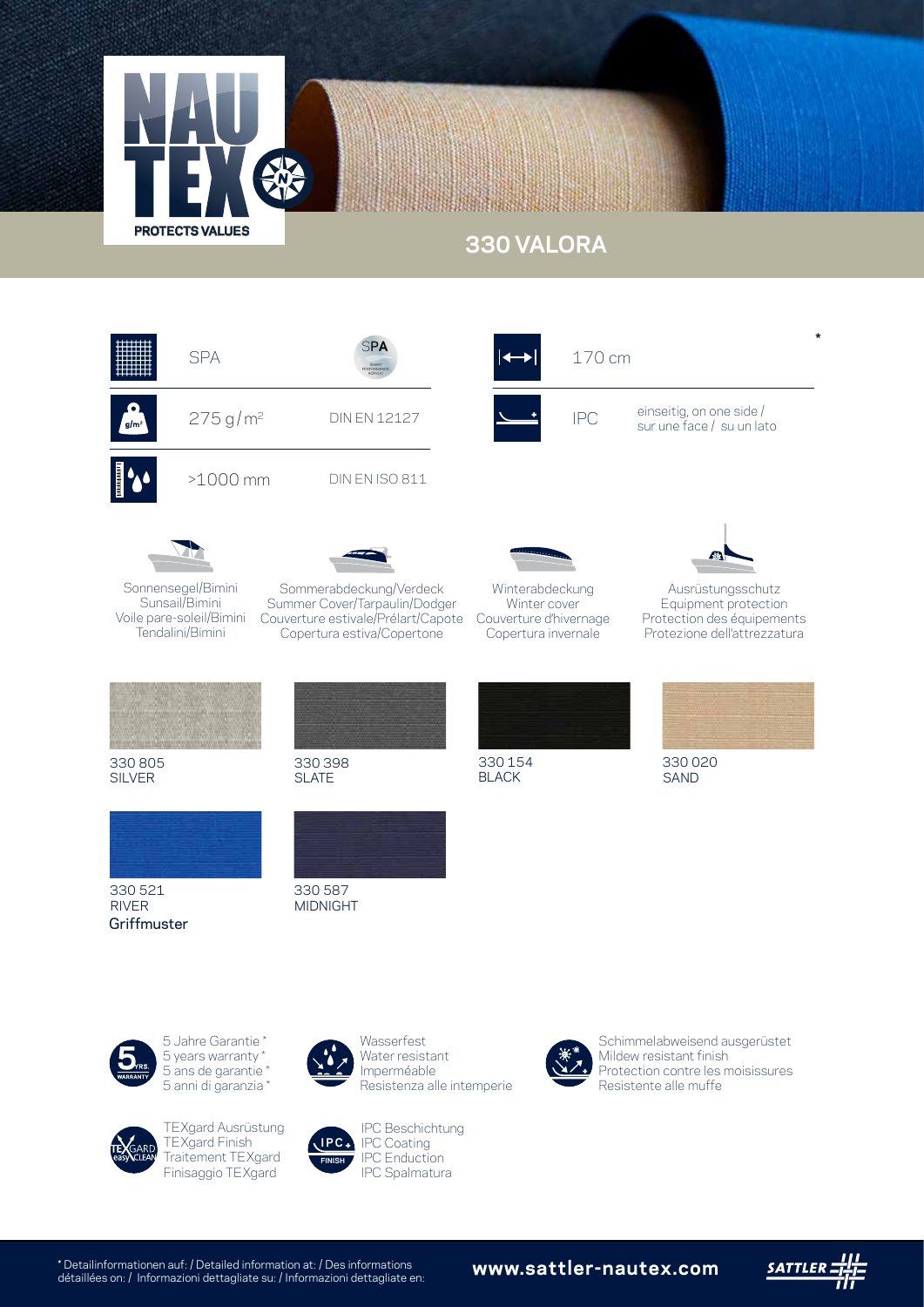

### **330 VALORA**

# **TOP FEATURES**

#### **DE**

- 100% spinndüsengefärbtes Acryl mit spezieller Smart Performance Acrylic (SPA) Technologie
- Durch die erhöhte Fadendichte und damit mehr Bindungspunkten als bei herkömmlichen Geweben ergibt sich eine größere Flexibilität des Gewebes
- Innovatives IPC Finish (Intelligent Polyurethan Coating) macht das Gewebe 100% wasserfest und dennoch geschmeidig
- Vielfältig einsetzbar durch die Kombination aus geringem Gewicht und herausragenden technischen Eigenschaften

#### **FR**

- Tissu 100% solution-dyed-acrylic avec la technologie spéciale Smart Performance Acrylic (SPA)
- L'augmentation de la densité du fil avec plus de points d'attache permet une plus grande flexibilité du tissu en comparaison à un produit conventionnel.
- La finition innovente IPC (Intelligent Polyurethan Coating) rend le tissu imperméable tout en conservant sa souplesse
- Tissu avec une utilisation polyvalente grâce à la combinaison d'un poids plus léger et de propriétés techniques exceptionnelles

#### **EN**

- 100% solution-dyed acrylic with special Smart Performance Acrylic (SPA) technology
- The increased weave density and more tie points, compared to regular fabrics, lead to added flexibility of the fabric
- The innovative IPC finish (Intelligent Polyurethane Coating) makes the fabric 100% waterproof, yet supple
- Versatile in use due to the combination of low weight and the outstanding technical properties

#### **IT**

- 100% acrilico tinto in massa con tecnologia speciale Smart Performance Acrylic (SPA)
- La maggiore densità del filo e di conseguenza i maggiori punti di legatura si traducono in maggiore flessibilità del tessuto
- il finissaggio innovativo IPC (Intelligent Polyurethane Coating) rende il tessuto impermeabile e allo stesso tempo elastico
- Utilizzo versatile grazie alla combinazione di peso ridotto e caratteristiche tecniche eccezionali